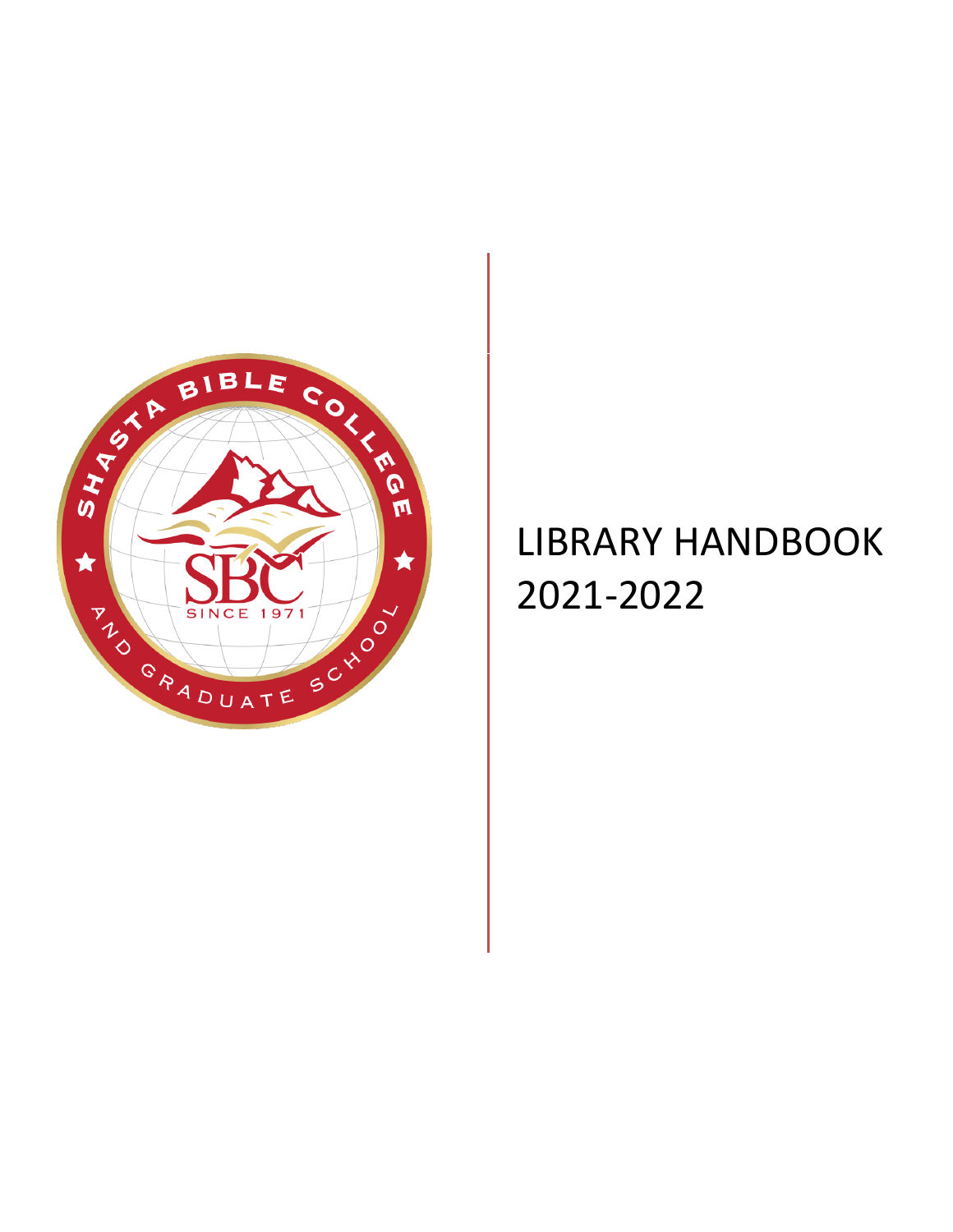# **Table of Contents**

<span id="page-1-0"></span>

| . 4 |
|-----|
|     |
|     |
|     |
|     |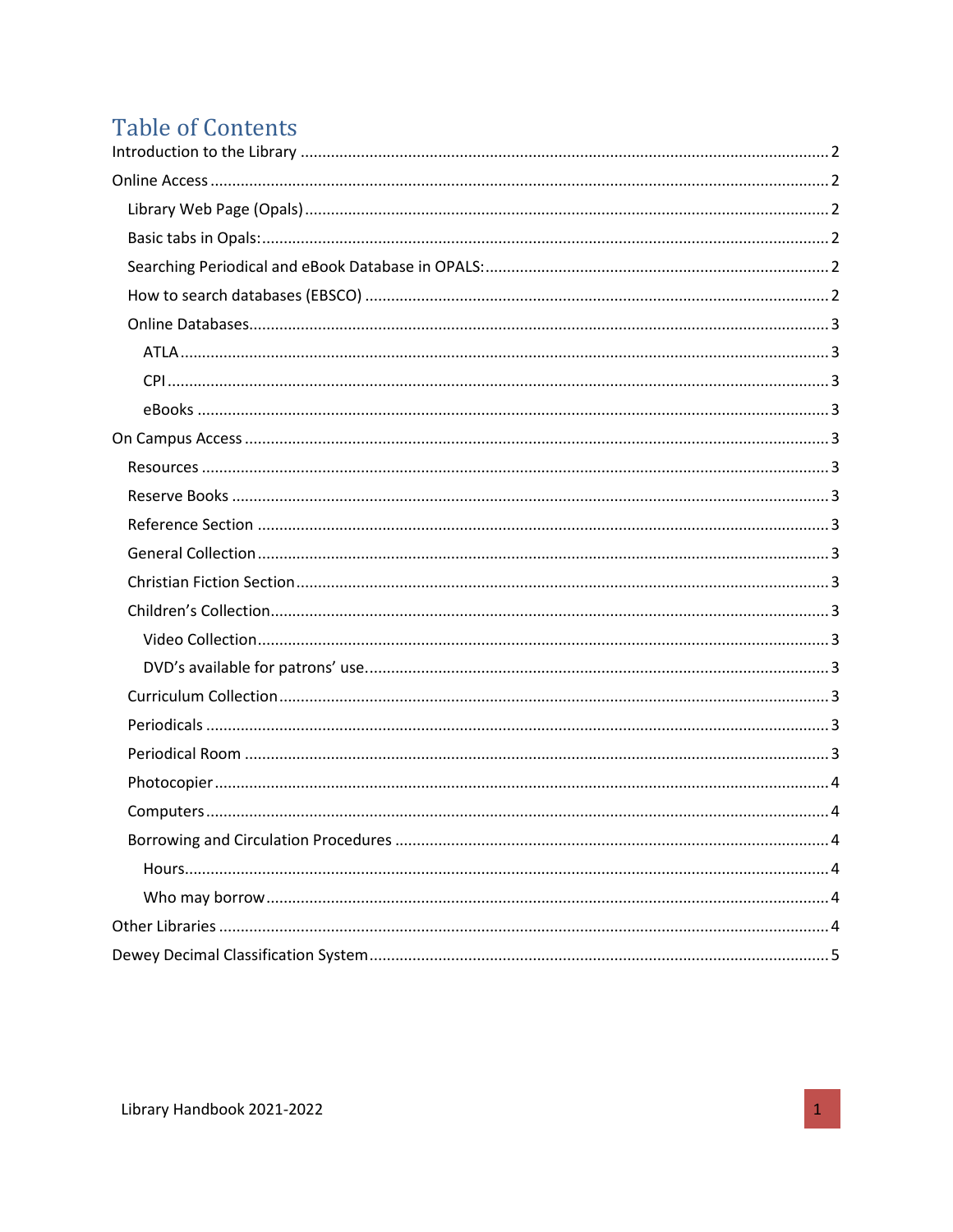# Introduction to the Library

Hello!

I'm Mrs. Williams, both your on campus and online librarian here at Shasta Bible College and Graduate School.

Hopefully we'll be able to communicate as you have questions and I try to answer them in a way that will benefit your research and studies here at Shasta Bible College and Graduate School and anywhere else!

The first step in this library instruction plan is getting familiar with the library web page.

Find the college web page (www.shasta.edu) and click on "Library"

Explore this page and see what you can figure out on your own. That's developing your thinking skills!

Questions? See me in the library if you're on campus. You can always email a question at [vwilliams@shasta.edu.](mailto:vwilliams@shasta.edu)

# <span id="page-2-0"></span>Online Access

<span id="page-2-1"></span>Library Web Page (Opals)

- Start at the College Website[: www.shasta.edu](http://www.shasta.edu/)
- On the home page, click on the link to "Library"

This will take you to the Opals web page for our library from any computer linked to the internet anywhere—your dorm room or across the country. From here you can search our library holdings, both physical, hard-copy books, and eBooks.

<span id="page-2-2"></span>Basic tabs in Opals:

- Home
- Search (Standard or Advanced)

<span id="page-2-3"></span>Searching Periodical and eBook Database in OPALS:

- Go to the "Web links" section of the home page
- Then:
	- o 001 Periodical and eBook database
	- o Choose database
	- o Explore the others. Decide if they can help you.

<span id="page-2-4"></span>How to search databases (EBSCO) Top right hand corner:

- Sign in
- Username: shastabible
- Password: sbc!22
- Then "Continue"
- Folder
- Preferences
- Languages
- Help

Library Handbook 2021-2022 2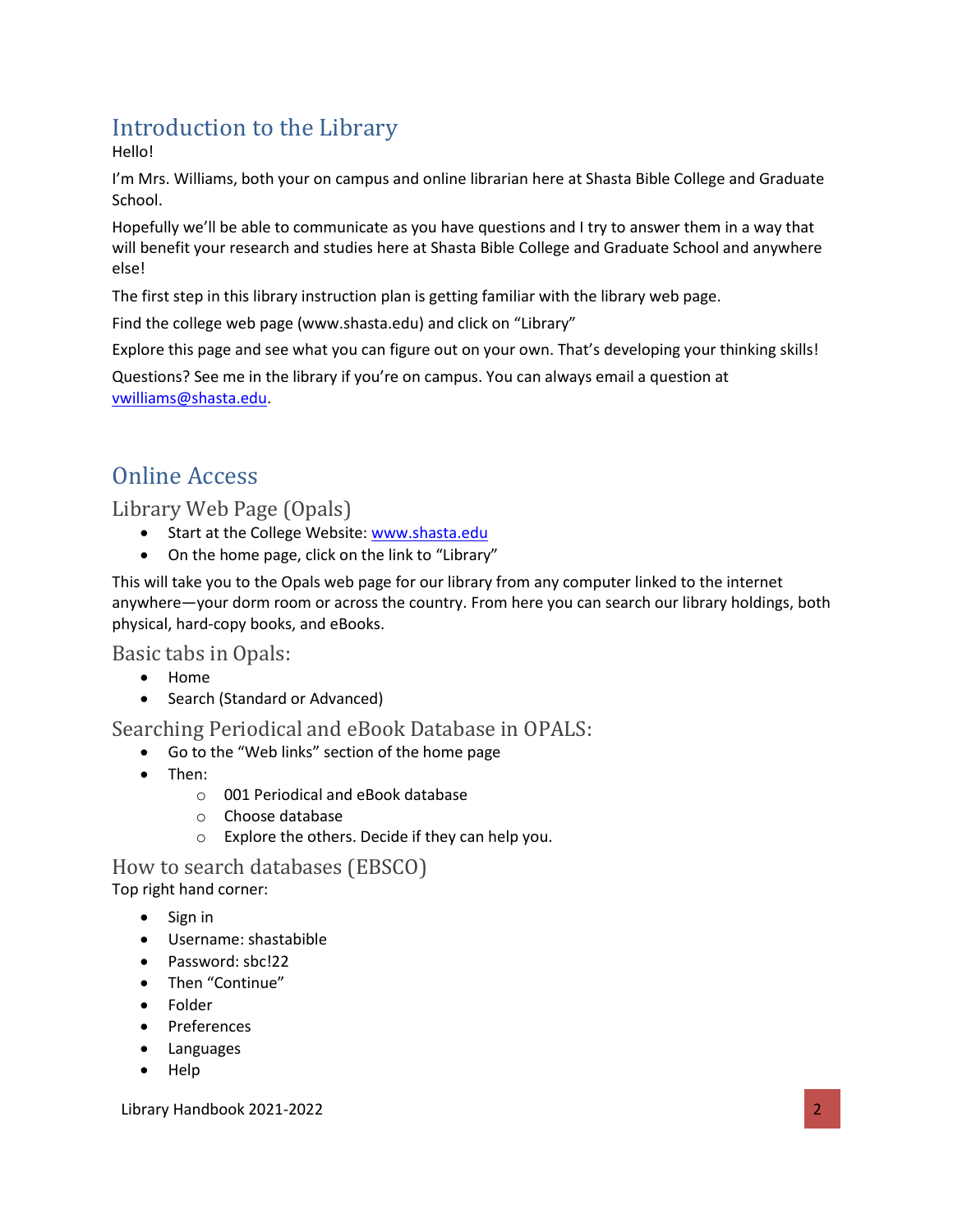Click "Help" to view the tutorial on using research databases.

It will also show an index of instructions on other topics (such as using folders). Some students have found this very useful.

#### <span id="page-3-1"></span><span id="page-3-0"></span>Online Databases

ATLA

• Index to religious and bible related periodical articles in both journals and magazines.

<span id="page-3-2"></span>CPI

• Index to more conservative periodicals, many of which we subscribe to and are not indexed in ATLA.

#### <span id="page-3-3"></span>eBooks

• The college eBook collection is accessed through the EBSCO platform, as the periodicals are.

### <span id="page-3-4"></span>On Campus Access

#### <span id="page-3-6"></span><span id="page-3-5"></span>Resources

Reserve Books

 $\circ$  Books put on "Reserve" by faculty for certain classes. (Not to be confused with Reference section). Request at the circulation desk of the library. Usually will be "Library Use Only"

#### <span id="page-3-7"></span>Reference Section

• A central information point of books that do not circulate, but are always on hand for patrons to use. Include encyclopedias, dictionaries, commentaries, etc.

#### <span id="page-3-8"></span>General Collection

• The main collection of the library. Books may be checked out for three 3 weeks. Arranged by the Dewey Decimal System.

#### <span id="page-3-9"></span>Christian Fiction Section

#### <span id="page-3-11"></span><span id="page-3-10"></span>Children's Collection

• Includes nonfiction, fiction, picture books.

Video Collection

DVD's available for patrons' use.

#### <span id="page-3-13"></span><span id="page-3-12"></span>Curriculum Collection

• Sample secondary and elementary textbooks.

#### <span id="page-3-14"></span>Periodicals

- Currently subscribe to various periodicals.
- The current issue is displayed in the Periodical rack. To be used in the library only.
- Desired articles should be photocopied.
- Back issues can be requested at the Circulation Desk.

#### <span id="page-3-15"></span>Periodical Room

• Off limits to patrons. Request from the librarian what you want.

Library Handbook 2021-2022 3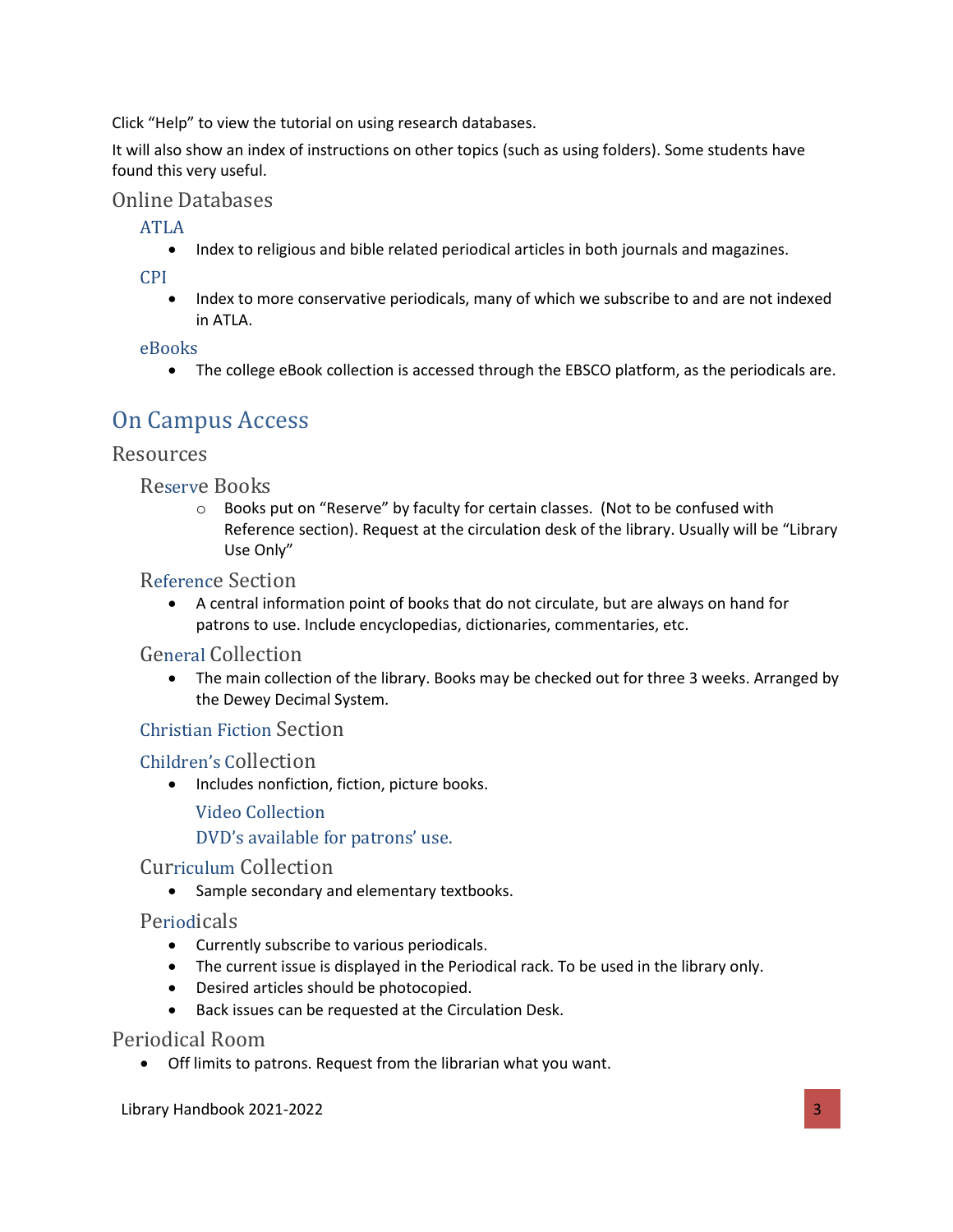#### <span id="page-4-0"></span>Photocopier

- Available for student use.
- .10 / page

#### <span id="page-4-1"></span>Computers

• Available for student use

#### <span id="page-4-3"></span><span id="page-4-2"></span>Borrowing and Circulation Procedures

#### **Hours**

- Monday Friday 9:00am-4:00pm
- Arrangements can be made if you need the library at a different time.

#### <span id="page-4-4"></span>Who may borrow

- Registered students
- Faculty
- Alumni
- Local church members
- See "Library" section in Student Handbook

## <span id="page-4-5"></span>Other Libraries

- Here in Redding, Simpson University and Shasta College announce on their web pages that local students may use their services.
- Redding Public Library is also available.
- <span id="page-4-6"></span>• If you are off-campus or living in a different location than Redding, find out what local libraries will be available for you.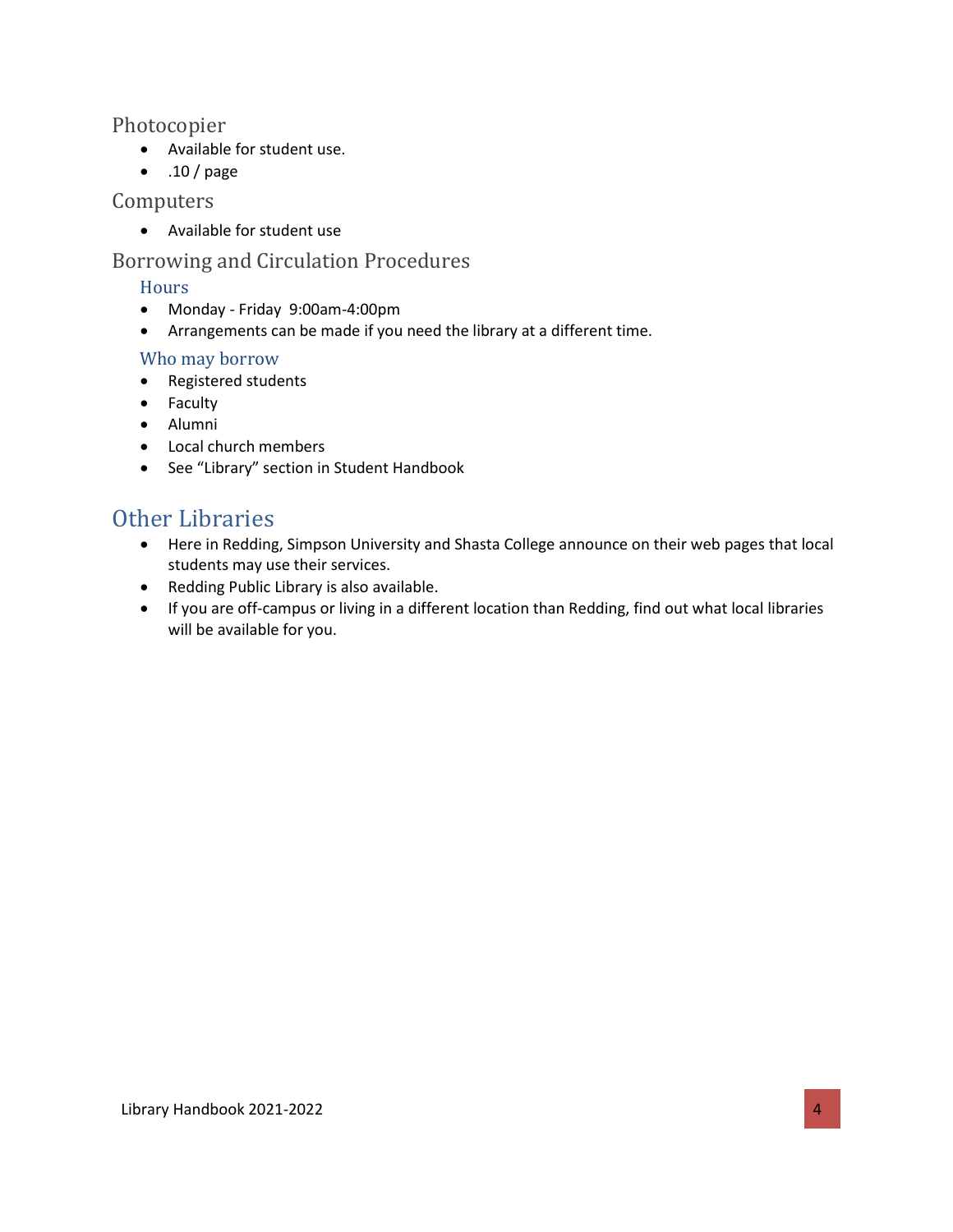### Dewey Decimal Classification System

000 Generalities 000 Computer Science 020 Library & Information Science 030 General Encyclopedic Works 080 General Collections 100 Philosophy & Psychology 110 Metaphysics 150 Psychology 170 Ethics (Moral Philosophy) 180 Ancient, Medieval Oriental Philosophy 200 Religion 210 Natural Theology 211 Concepts of God 213 Creation 215 Science and Religion 220 Bible 221 Old Testament 222 Historical Books of the Old Testament 225 New Testament 226 Gospel & Acts 227 Epistles 228 Revelation (Apocalypse) 229 Apocrypha 230 Christian Theology 232 Jesus Christ & his family 234 Salvation (Soteriology) and Grace 236 Eschatology 239 Apologetics 240 Christian Moral and Devotional

Theology 241 Moral Theology 242 Devotional Theology 248 Christian Experience, Practice, Life 250 Christian Orders & Local Church 251Preaching (Homiletics) 253 Pastoral Office 260 Christian Social Theology 262 Ecclesiology 265 Sacraments 266 Missions 270 Christian Church History 272 Persecutions in Church History 273 Heresies in Church History 280 Christian Denominations & Sects 281 Early Church & Eastern Churches 282 Roman Catholic Church 286 Baptists, disciples of Christ, Adventist 289 Other denominations & sects 290 Other and comparative religions 296 Judaism 297 Islam 300 Social Sciences 330 Economics 360 Social Services 370 Education 390 Customs, etiquette, folklore 400 Language 413 Dictionaries 440 Romance languages (e.g. French) 480 Hellenic languages (Classical Greek)

Library Handbook 2021-2022 5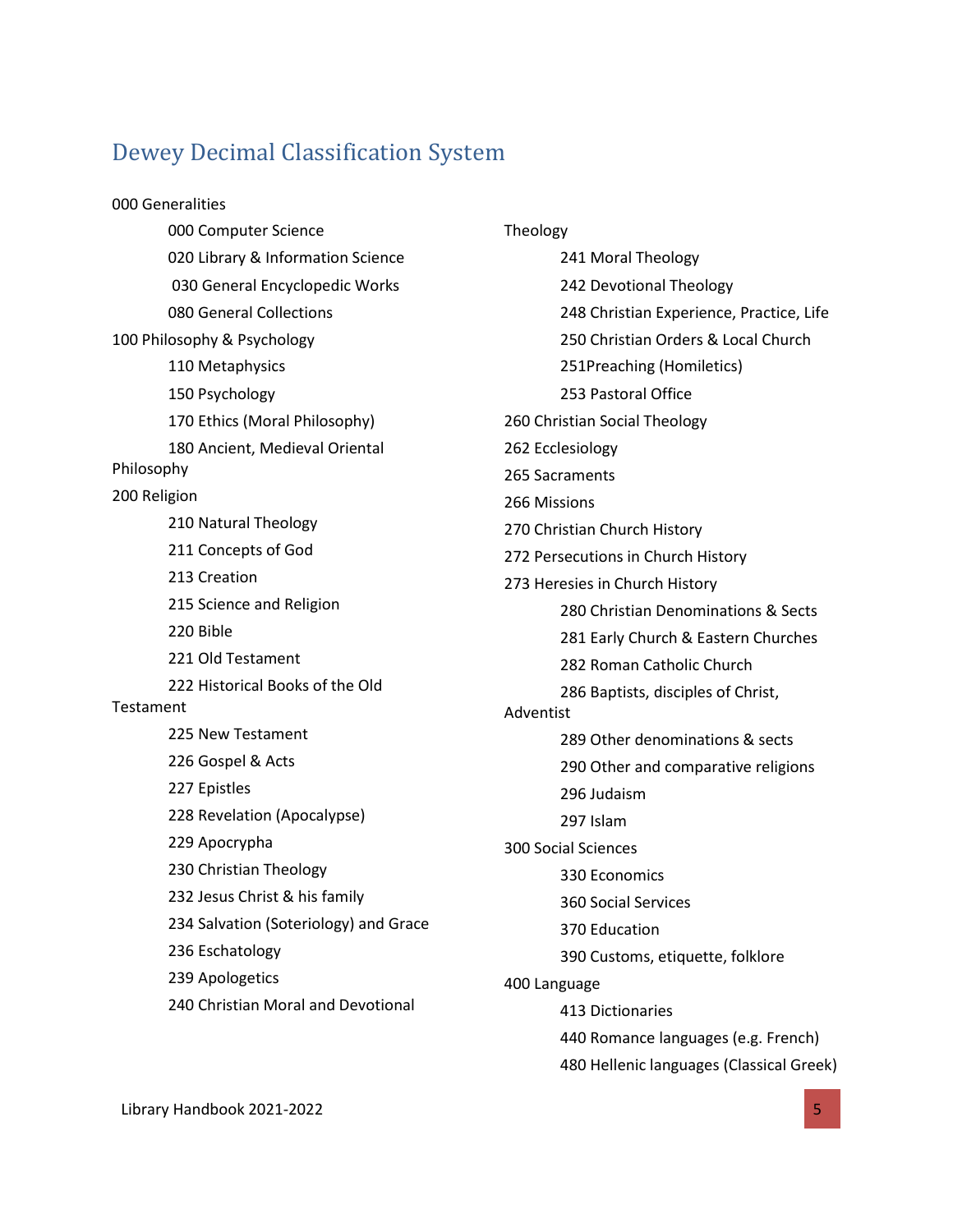492 Hebrew